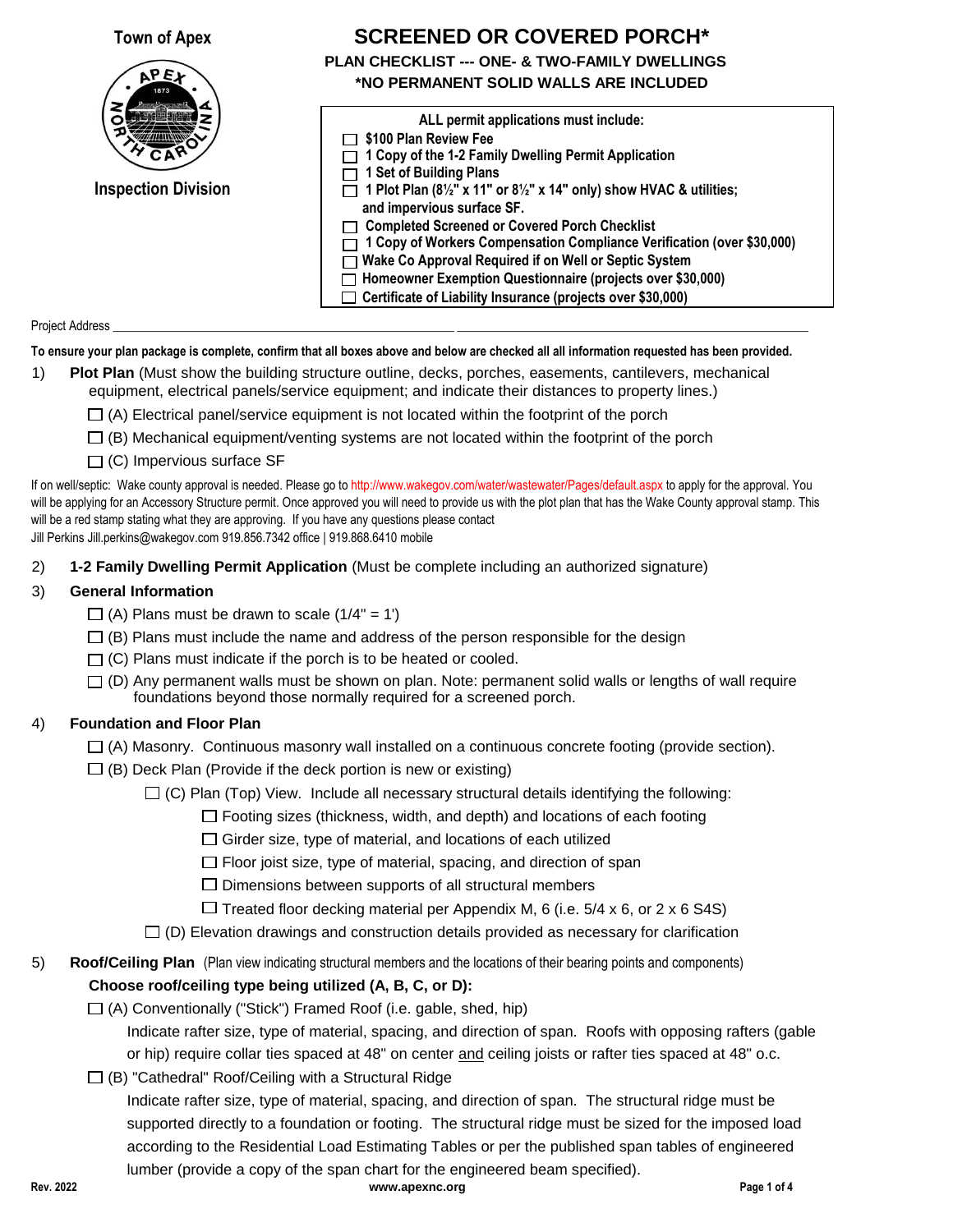# **SCREENED OR COVERED PORCH**

**PLAN CHECKLIST (CONTINUED)**

#### 5) **Roof Plan Continued**

 $\Box$  (C) Truss Roof

Include the signed and sealed truss detail (profile) sheet for each truss utilized

#### (D) **Ceiling Framing**

Indicate the size, type of material, spacing, maximum span, and type of ceiling covering.

#### 6) **Side and Rear Elevations**

- $\Box$  Include photos of existing elevation where porch is to be added.
- $\Box$  (A) Header locations, size, type of material, and maximum span (distances between supports)
- $\Box$  (B) Locations of header supports (include dimensions)
- $\Box$  (C) Ceiling joists where applicable
- $\Box$  (D) Proposed roof slope
- $\Box$  (E) Window/opening covering material (screen, plastic, glass, or none)

#### 7) **Engineering** (required for, but not limited to the following):

- $\Box$  Deck floor system supported by a cantilever (i.e. bay window)
- $\Box$  Girders cantilevered beyond the post supports more than 16" which are supporting floor load only
- $\Box$  Point loads not supported directly to a foundation or footing
- $\Box$  The upper end of a roof/ceiling system supported to the cantilevered 2nd floor system of the dwelling
- $\Box$  Roof and/or ceiling structure supported by a cantilevered floor system of a deck
- $\Box$  Roof structure supported by a girder that is cantilevered beyond the post support
- $\Box$  Roof structure supported to or by any structural member not addressed by the NC Building Code
- $\Box$  Structural ridge supported by existing header
- $\Box$  Wood floor system supporting a spa or a hot tub
- $\Box$  Wood floor system designed for loads greater than 40 lbs per sf live load or 10 lbs per sf dead load
- $\Box$  Foundation for a covered deck enclosed by glazing (sunroom)

#### **Electrical Systems (permit is required for new electrical work)**

- (A) One GFCI receptacle, accessible from grade, is required at the front and rear of the dwelling. If new work makes an existing receptacle inaccessible from grade, an additional receptacle must be added.
- (B) One GFCI receptacle within the perimeter of the porch when accessible from the dwelling unit.
- (C) New electrical work for receptacles, lights, fans, etc. requires a permit prior to starting the work.
- (D) Lighting of exits is required and may necessitate the addition of lighting outlets.

#### **Sample Screened or Covered Porch Plan is attached (page 3 and 4)**

To be used as a reference only (your own 1/4" = 1' scaled plan must be provided)

#### **Required Inspections (call 919-249-3388 to schedule)**

- (A) Footing Inspection (new and or existing footings)
- (B) Floor Joists Inspection (when floor joists are closer than 24" to the ground, prior to installing decking)
- (C) Rough In. Required before any work is concealed.
- (D) Final Inspection. All work must be complete and visible for inspection.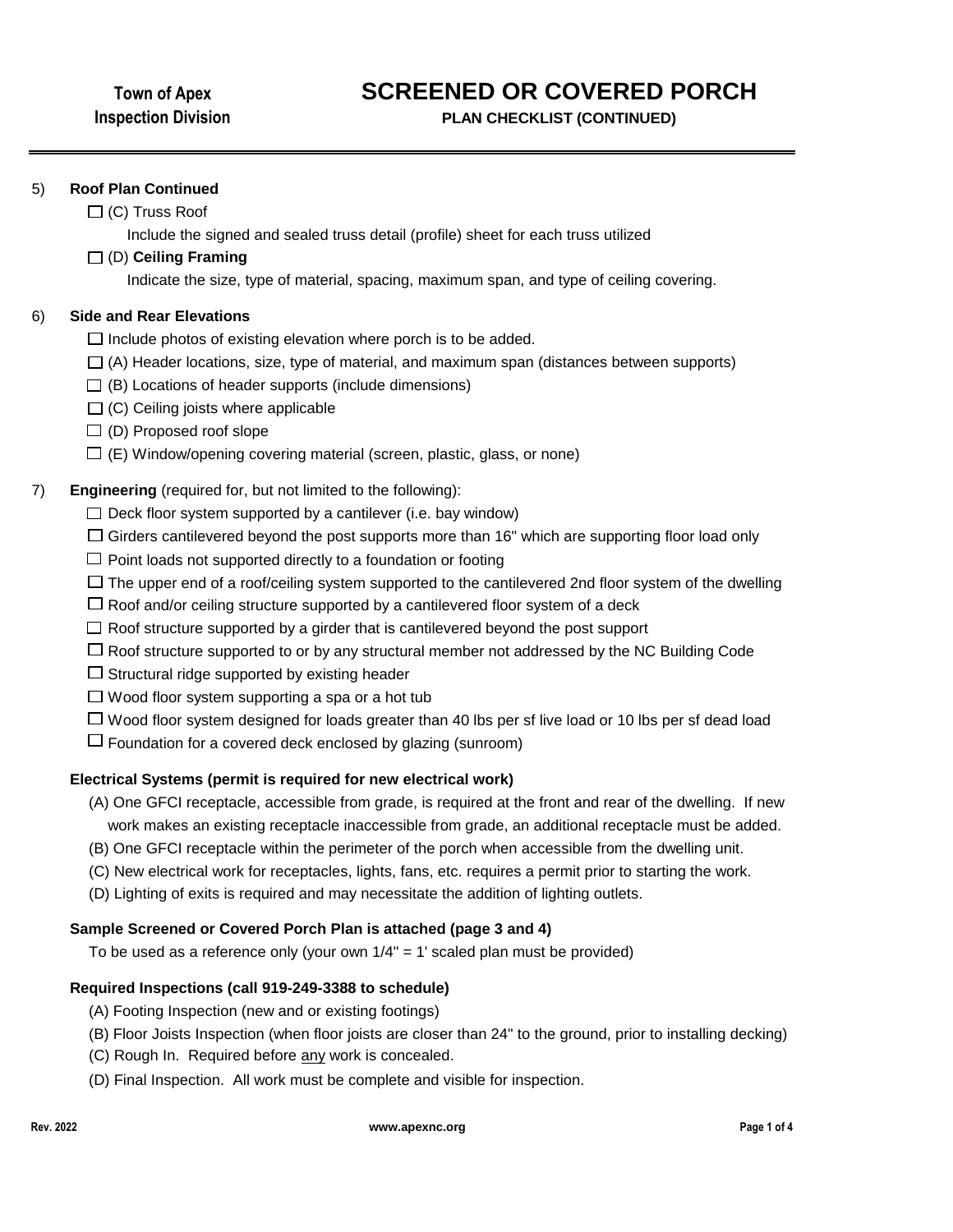